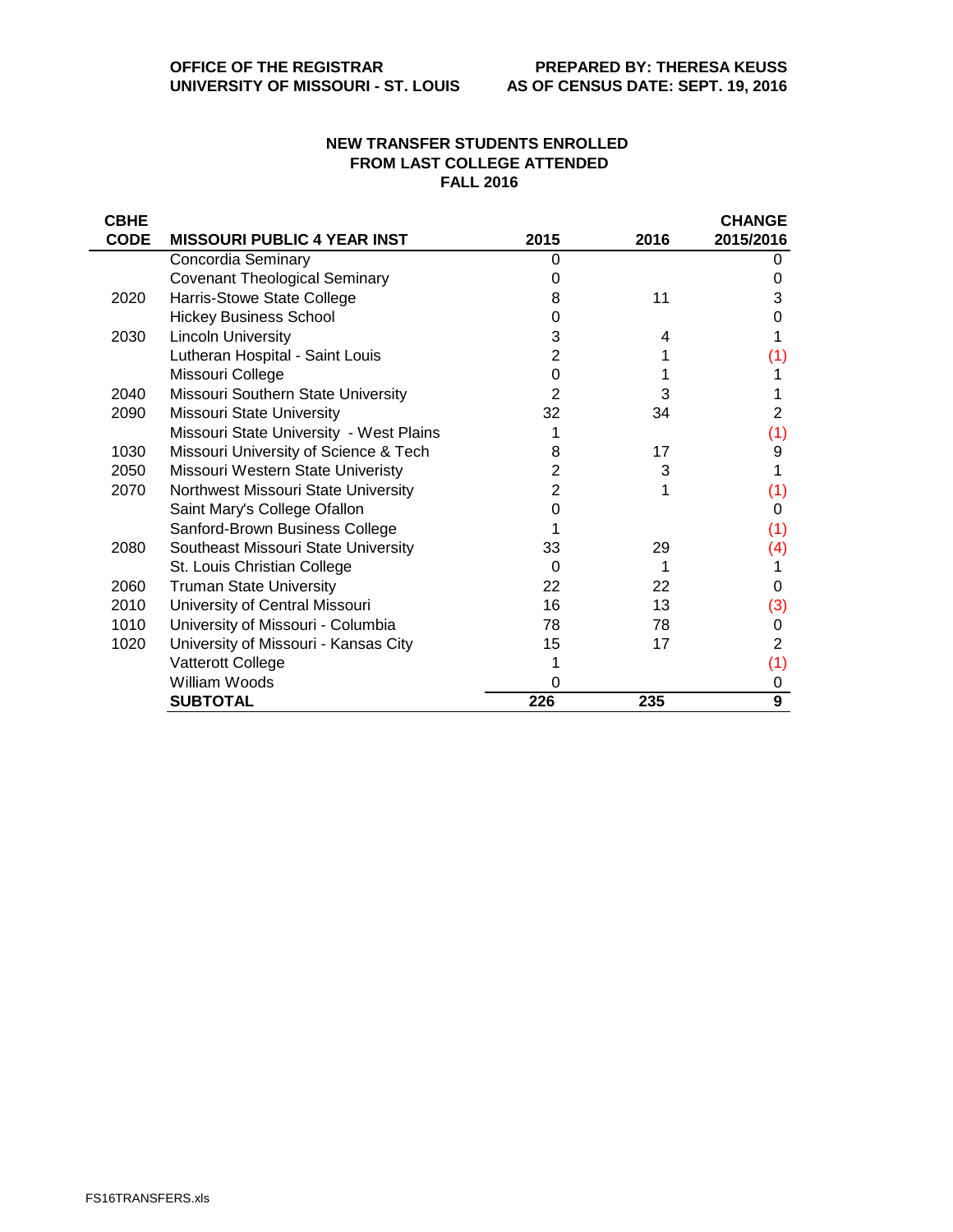| <b>CBHE</b> |                                                  |      |                | <b>CHANGE</b> |
|-------------|--------------------------------------------------|------|----------------|---------------|
| <b>CODE</b> | <b>MISSOURI PUBLIC TWO-YEAR INST</b>             | 2015 | 2016           | 2015/2016     |
|             | <b>Blue River/Blue Springs Community College</b> | 0    |                | 0             |
|             | <b>Crowder College</b>                           |      |                | -1            |
| 3020        | <b>East Central College</b>                      | 17   | 21             | 4             |
| 3030        | Jefferson College                                | 66   | 61             | (5)           |
|             | <b>Linn State Technical</b>                      | 0    |                | 0             |
| 3050        | <b>Longview Community College</b>                | 2    | 1              | (1)           |
|             | Maple Woods Community College                    | 0    |                | 0             |
|             | <b>Metropolitan Community College</b>            | 0    | 0              |               |
| 3090        | Mineral Area College                             | 41   | 29             | (12)          |
| 3100        | Moberly                                          | 8    | 8              | 0             |
|             | North Central Missouri College                   | 0    |                | 0             |
| 3025        | <b>Ozark Technical Communtiy College</b>         | 3    | 3              | $\Omega$      |
|             | Penn Valley                                      |      |                | (1)           |
| 3105        | St. Charles County Community College             | 199  | 215            | 16            |
|             | St. Louis College of Health Careers              | 1    |                | (1)           |
| 3120        | St. Louis Community College - Florissant         | 122  | 102            | (20)          |
| 3140        | St. Louis Community College - Meramec            | 262  | 284            | 22            |
|             | St. Louis Community College - Wildwood           | 45   | 49             | 4             |
| 3130        | St. Louis Communtiy College - Forest Park        | 84   | 118            | 34            |
| 3150        | <b>State Fair Community College</b>              | 0    |                | 0             |
| 7040        | State Technical College of Missouri              | O    |                | 0             |
|             | <b>Texas County Technical Institute</b>          | 0    |                | 0             |
| 3160        | <b>Three Rivers Community College</b>            | 4    | $\overline{2}$ | (2)           |
|             | <b>SUBTOTAL</b>                                  | 856  | 893            | 37            |
| <b>CBHE</b> |                                                  |      |                | <b>CHANGE</b> |
| <b>CODE</b> | <b>MISSOURI PRIVATE FOUR-YEAR INST</b>           | 2015 | 2016           | 2015/2016     |
|             | <b>Avila University</b>                          | 1    |                | (1)           |
|             | <b>Cardinal Glennon College</b>                  | 0    |                | 0             |
| 5030        | Central Methodist Hniversity                     | Δ    | U              | $\Delta$      |

|      | AVIIU UHIVUJJILY                            |    |                | w              |
|------|---------------------------------------------|----|----------------|----------------|
|      | <b>Cardinal Glennon College</b>             | o  |                | 0              |
| 5030 | <b>Central Methodist University</b>         |    | 0              | (4)            |
|      | Chamberlain College of Nursing              |    | 0              | (1)            |
| 5040 | Columbia College                            | 5  | 4              | (1)            |
|      | College of the Ozarks                       | Ω  |                | 0              |
| 5050 | <b>Culver-Stockton College</b>              |    | $\overline{2}$ | $\overline{2}$ |
| 8800 | Devry University Kansas City                |    |                | $\Omega$       |
| 5060 | <b>Drury Univeristy</b>                     |    |                | (3)            |
| 5070 | <b>Evangel University</b>                   |    |                | 0              |
|      | <b>Everest College Springfield</b>          |    |                | 0              |
| 5080 | Fontbonne College                           |    | 2              |                |
| 5090 | Hannibal-Lagrange College                   | 3  |                | (3)            |
|      | <b>Hickey Business School</b>               | 0  |                |                |
|      | <b>ITT Technical Institute - Earth City</b> | 5  |                | (5)            |
|      | Kansas City Art Institute                   | O  |                |                |
|      | Kenrick Glennon Seminary                    | 0  |                |                |
| 5100 | <b>Lindenwood University</b>                | 26 | 23             | (3)            |
|      | Logan College of Chiropractice              | 0  | 1              |                |
| 5110 | Maryville University of St. Louis           | 11 | 13             | $\overline{2}$ |
| 5120 | <b>Missouri Baptist University</b>          | 16 | 8              | (8)            |
| 5130 | Missouri Valley College                     |    | $\overline{2}$ |                |
|      | National American University Kansas City    |    |                | 0              |
| 5140 | Park College                                |    |                | (1)            |
|      | Ranken Technical Institute                  | 5  | 2              | (3)            |
| 5150 | <b>Rockhurst College</b>                    | 2  |                | (1)            |
|      | Saint Louis Conservatory of Music           | O  |                | 0              |
| 4020 | Saint Louis University Main Campus          | 27 | 25             | (2)            |
|      |                                             |    |                |                |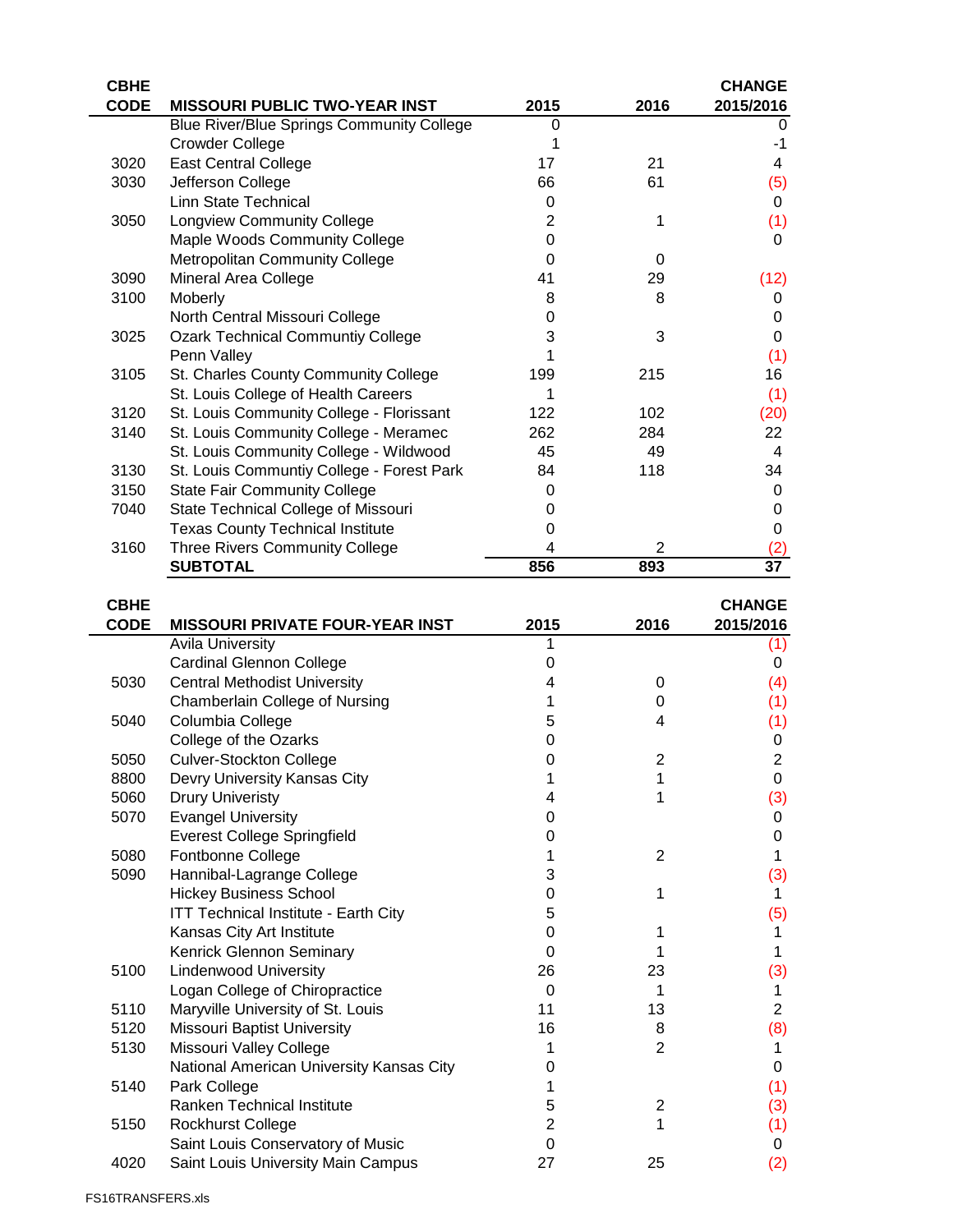|      | Saint Lukes Hospital School of Nursing |     |     |      |
|------|----------------------------------------|-----|-----|------|
| 5170 | Southwest Baptist University           |     |     | (1)  |
|      | St. Louis College of Pharmacy          | 3   |     | (2)  |
| 5180 | <b>Stephens College</b>                |     |     | (1)  |
| 4030 | <b>Washington University</b>           | 10  | 15  | 5    |
| 5200 | <b>Webster University</b>              | 18  | 8   | (10) |
| 5210 | Westminister College                   | 2   |     |      |
| 5220 | William Jewel College                  | 0   |     |      |
| 5230 | <b>William Woods University</b>        | 0   | 2   |      |
|      | <b>SUBTOTAL</b>                        | 149 | 116 | (32) |

| <b>CBHE</b><br><b>CODE</b> | <b>MISSOURI PRIVATE TWO-YEAR INST</b>     | 2015  | 2016  | <b>CHANGE</b><br>2015/2016 |
|----------------------------|-------------------------------------------|-------|-------|----------------------------|
|                            | Anthem College                            |       |       |                            |
|                            | Barnes-Jewish College, Goldfarb Sch       |       |       |                            |
|                            | Cottey College                            |       |       |                            |
|                            | Cox College of Nursing and Helath         |       |       |                            |
|                            | <b>ITT Technical Institute Arnold</b>     |       |       |                            |
|                            | <b>ITT Technical Institute Earth City</b> |       |       |                            |
|                            | <b>ITT Technical Institute St Louis</b>   |       |       |                            |
|                            | Ranken Technical Institute                |       |       |                            |
|                            | Saint Johns Hospital School of Nursing    |       |       |                            |
|                            | Southeast Hospital College of Nursing     |       |       |                            |
|                            | <b>SUBTOTAL</b>                           | 5     | 2     |                            |
|                            | <b>MISSOURI GRAND TOTAL</b>               | 1.236 | 1.246 | 14                         |

| <b>OUT-OF-STATE INSTITUTIONS</b> |                |                | <b>CHANGE</b>  |
|----------------------------------|----------------|----------------|----------------|
| <b>By Leading Institutions</b>   | 2015           | 2016           | 2015/2016      |
| Alabama                          | 3              | 8              | 5              |
| Alaska                           | 0              |                | 0              |
| Ariziona                         | 7              | 8              |                |
| Arkansas                         | 6              | $\overline{2}$ | (4)            |
| California                       | 8              | 11             | 3              |
| Colorado                         | 5              | $\overline{2}$ | (3)            |
| Connecticut                      | 1              | $\mathbf 0$    | (1)            |
| Delaware                         | 0              |                | 0              |
| District of Columbia             | 0              | 1              | 1              |
| Florida                          | 7              | 7              | 0              |
| Georgia                          | 5              | 5              | 0              |
| Hawaii                           | 0              | 0              | 0              |
| Idaho                            | 1              | $\overline{2}$ |                |
| Illinois                         | 108            | 120            | 12             |
| Indiana                          | 6              | 8              | $\overline{2}$ |
| lowa                             | 7              | 7              | $\mathbf 0$    |
| Kansas                           | 9              | 6              | (3)            |
| Kentucky                         | $\overline{7}$ | 9              | $\overline{2}$ |
| Louisiana                        | $\overline{2}$ | $\overline{2}$ | $\Omega$       |
| Maine                            | 0              | 1              |                |
| Maryland                         | 1              | $\overline{2}$ |                |
| Massachusetts                    | 4              | $\mathbf 0$    | (4)            |
| Michigan                         | 4              | 3              | (1)            |
| Minnesota                        | 0              | 0              | 0              |
| Mississippi                      | $\overline{2}$ | 1              | (1)            |
| Montana                          | $\mathbf 0$    | $\mathbf 0$    | 0              |
| Nebraska                         | 1              | $\overline{2}$ | 1              |
| Nevada                           |                |                | (1)            |
| New Hampshire                    | 1              |                | (1)            |